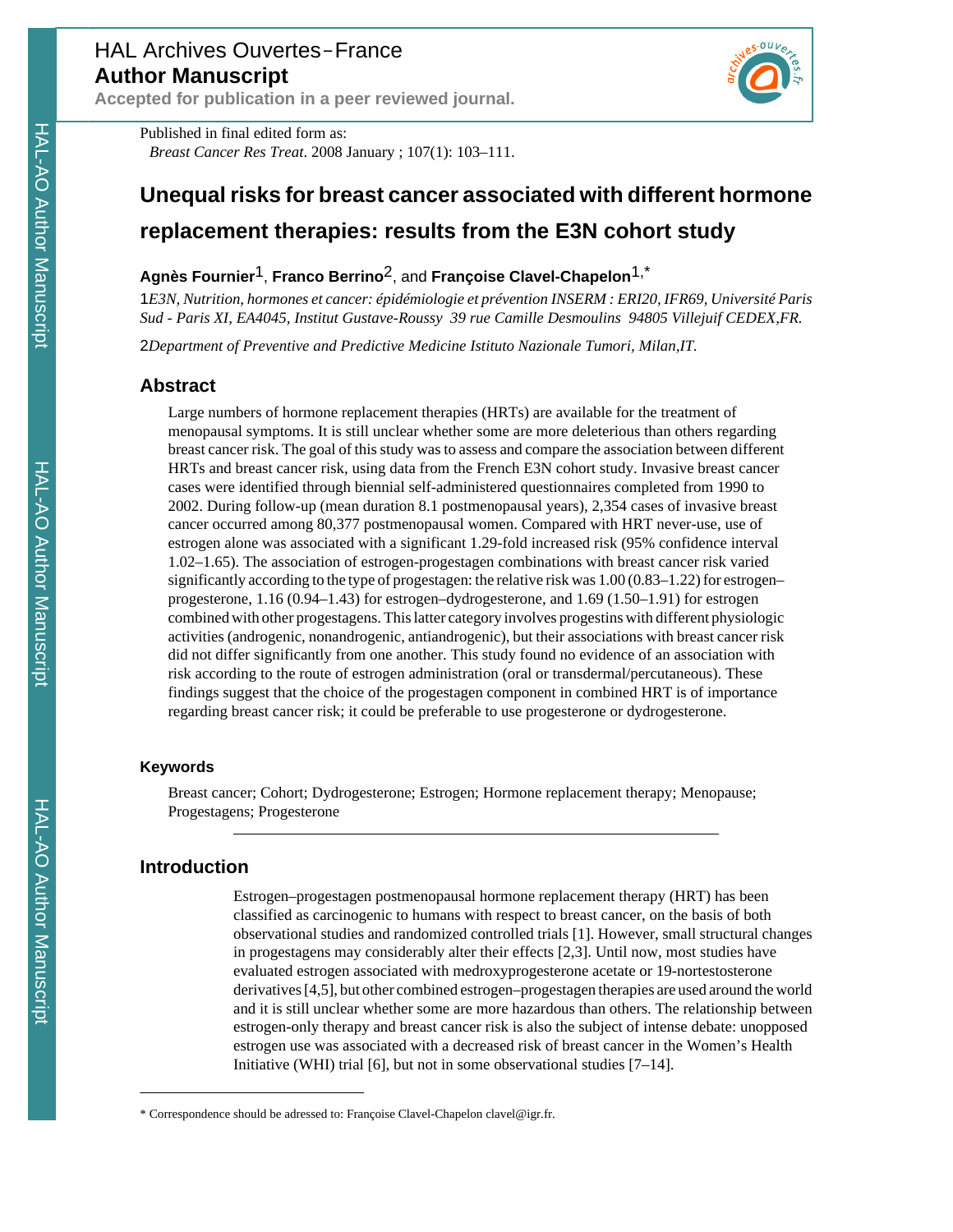Millions of women are still using HRTs, as estrogen remains the most effective treatment to alleviate menopausal symptoms [15]. It is therefore crucial to evaluate the effect of different HRTs on breast cancer risk and identify the safest preparations.

In France, estrogen, mostly estradiol administered through the skin, is used alone or combined with a variety of progestagens. Further to our earlier report (2005), in which we discussed the breast cancer risk associated with three broad categories of HRTs (estrogens alone, combined with progesterone, or with synthetic progestins) [16], we now report on the association between various other HRTs and breast cancer risk in 80,377 postmenopausal women after up to 12 years of follow-up. This longer follow-up has more than doubled the number of cases analyzed, allowing us to move towards our objective of evaluating and comparing more precisely the impact of different HRTs on breast cancer risk.

## **Materials and methods**

## **The E3N cohort**

E3N is a prospective cohort initiated in 1990, the aim of which is to investigate risk factors for cancer in women. At that date, half a million women, aged between 40 and 65 years, living in metropolitan France and insured by the Mutuelle Générale de l' Education Nationale (MGEN), a health insurance plan covering mostly teachers, were invited to participate. A total of 98,995 women agreed to volunteer, by filling in the first questionnaire and an informed consent form. Participants regularly completed self-administered questionnaires addressing medical history, menopausal status, and a variety of lifestyle characteristics. The first questionnaire was sent in 1990, with follow-up questionnaires in 1992, 1993, 1995, 1997, 2000 and 2002. The study was approved by the French National Commission for Data Protection and Privacy. E3N is the French component of the European Prospective Investigation into Cancer and Nutrition (EPIC) [17].

#### **Identification of breast cancer cases**

We identified most breast cancer cases from self reports in the questionnaires and a small amount from the MGEN files or information on deaths. Deaths were detected from reports by family members and by searches in the MGEN files and causes of death were obtained from the National Service on Causes of Deaths. We obtained pathology reports for 96% of the incident cases identified in the entire cohort, and we included the cases for which pathology reports were unobtainable in our analysis, as the proportion of false-positive self-reports was very low  $(<5\%)$ .

#### **Identification of HRT use**

Information on lifetime use of hormonal treatments was first recorded in the 1992 questionnaire. It requested the start date and duration of each episode of hormone use, together with the corresponding brand names. To help women remember what preparation they had taken, they were given a booklet listing the hormonal treatments marketed in France, complete with color photographs of the products. The information was updated for each of the subsequent questionnaires. The complete history of HRT use was established using data from all the questionnaires.

#### **Population for analysis and follow-up**

Analysis was limited to postmenopausal women. Women were considered postmenopausal if they had had 12 consecutive months without menstrual periods (unless due to hysterectomy), had undergone bilateral oophorectomy, had ever used HRT, or self-reported that they were postmenopausal. Age at menopause was defined as age at last menstrual period, at bilateral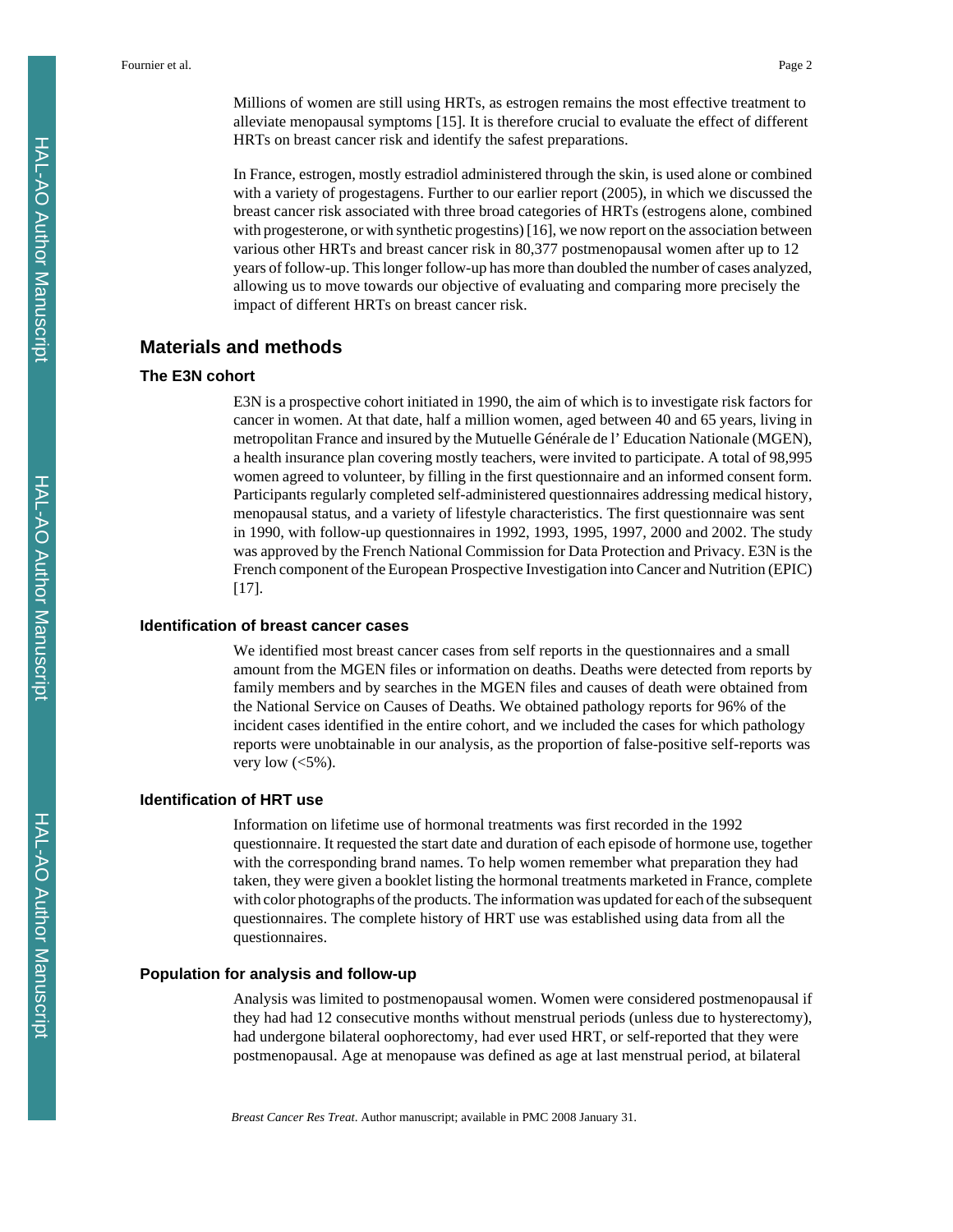oophorectomy, at start of HRT, self-reported age at menopause, or age at start of menopausal symptoms if no other information was available. Women for whom age at menopause could not be determined (e.g., who reported a hysterectomy but gave no other information) were considered menopausal at age 47 if menopause was artificial, and at age 51 otherwise, ages which corresponded to the median ages for artificial and natural menopause in the cohort, respectively.

Follow-up started either at the date of return of the baseline questionnaire for the women who were already postmenopausal, or at the date of menopause. Subjects contributed person-time until the date of diagnosis of cancer, date of the last completed questionnaire or July 2002, whichever occurred first.

Among the postmenopausal women  $(n = 87, 936)$ , we excluded those who had reported a cancer other than a basal cell carcinoma before the start of follow-up ( $n = 5,849$ ). We further excluded women for whom no age at first HRT use was available ( $n = 1,710$ ). This left us with 80,377 postmenopausal women for analysis. They were followed for an average of 8.1 postmenopausal years (standard deviation [SD] 3.9). The last follow-up questionnaire (July 2002) was completed by 88.7% of the 80,377 women; of the 9,095 non-respondents, 892 had been diagnosed with a cancer, 866 had died, and 7,337 were lost to follow-up (of them, 3,979 had replied to the previous questionnaire).

The average age at start of follow-up was 53.1 years (SD 4.5; range 40.0–66.1 years). A total of 652,972 person-years were accumulated and 2,354 cases of invasive breast cancer were identified, 2,243 (95.3%) of which were confirmed by pathology reports.

#### **Statistical analysis**

We used the Cox proportional hazards model for left-truncated and right-censored data in the modeling of the time to postmenopausal cancer outcome, and we chose time since menopause as the time scale. Potential confounding variables included in the models are indicated in the footnotes to Table 2. Fewer than 5% of the values of the covariates were missing and were imputed with the mode or the median observed for subjects with complete data, except for duration of breastfeeding in parous women, for which a separate category for missing data was created.

HRT use was included as a time-dependent variable, and the "healthy screenee" bias, due to mammograms usually being performed before HRT is started, was dealt with by not considering women as exposed to HRT until 1 year following the start of treatment; from the start of treatment and until 1 year had elapsed, they therefore contributed person-years to a separate category [18]. Separate estimates were computed for each type of HRT, defined by (i) the type of estrogen and its route of administration, and (ii) the associated progestagen molecule that was orally administered. Conjugated equine estrogens were only marginally used by women in our cohort (1.3%), so separate estimates for conjugated equine estrogens and estradiol compounds are not provided. Women who did not use the same class of HRT throughout follow-up contributed person-years to the appropriate category until they changed class; thereafter they contributed personyears to a "mixed use" category.

Tests for trend in duration of use were computed by adding ordinal variables corresponding to four duration of use strata (<2 years, [2–4[years, [4–6[years, 6+ years) in the models. All tests of statistical significance were two sided, and significance was set at the 0.05 level. We performed all analyses using the SAS software, version 9.1 (SAS Institute, Inc., Gary, North Carolina).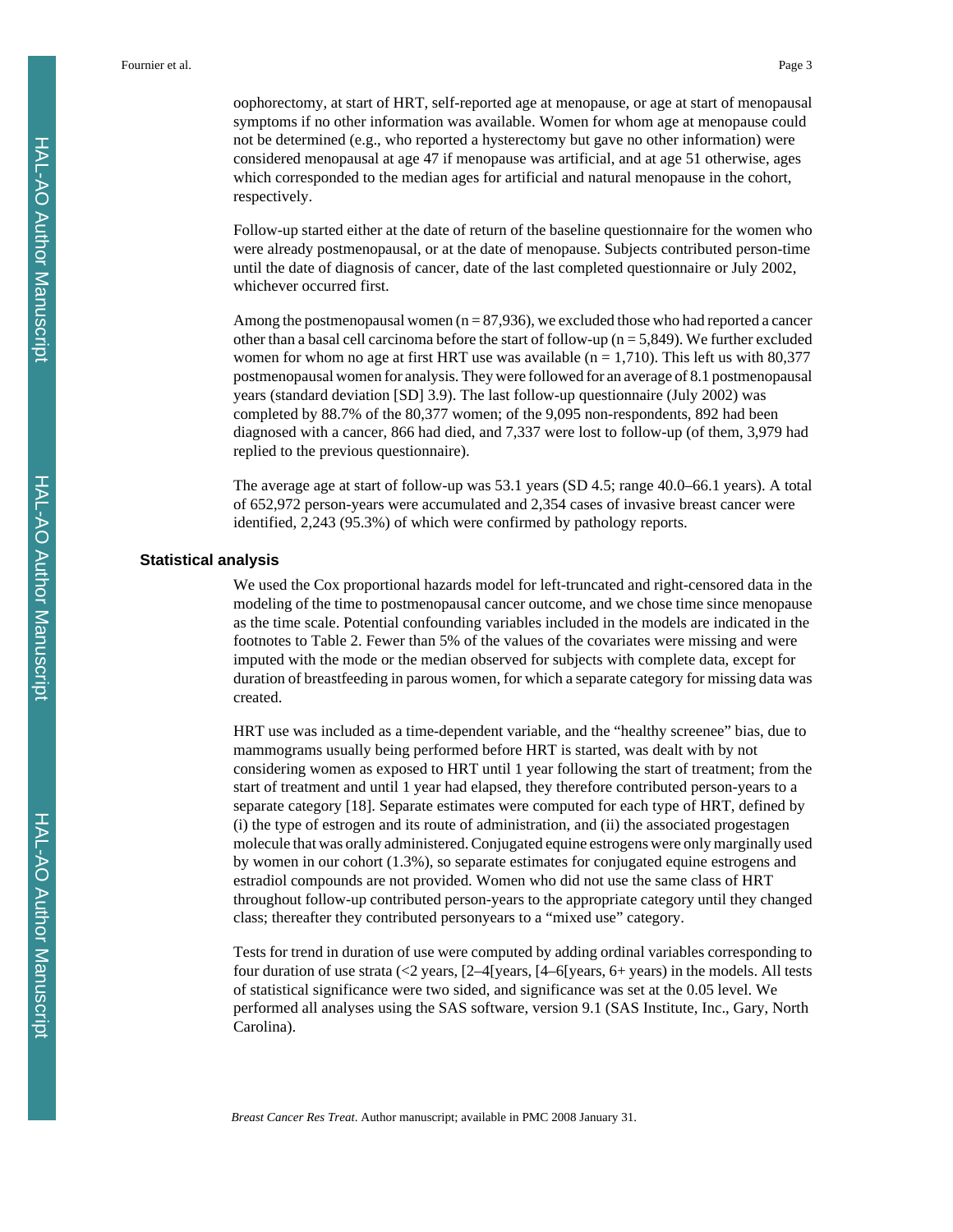## **Results**

Table 1 shows selected characteristics of women at start of postmenopausal follow-up, overall and according to whether or not they had used HRT as recorded at the end of follow-up. Seventy percent of women had used HRT, for a mean duration of 7.0 years (SD 5.2); the mean age at treatment start was 52.4 years (SD 4.6).

Table 2 shows relative risks of invasive breast cancer associated with the most frequently used HRTs, compared with HRT never-use. For any given route of administration of the estrogen (oral or transdermal/percutaneous), relative risks varied significantly between the different progestagens. Estrogen–progesterone and estrogen–dydrogesterone combinations were associated with no or slight and non-significant increases in risk; all the other estrogen– progestagen combinations were associated with increased risks (most of them statistically significant)—these risks did not differ significantly between preparations. For estrogen-alone or any given estrogen–progestagen combination, the route of administration of the estrogen did not have a statistically significant effect on the association between HRT use and breast cancer. As a result of the above findings, we subsequently calculated separate estimates for HRTs containing progesterone or dydrogesterone, but grouped the other progestagens together. In addition, we did not distinguish between routes of estrogen administration. In what follows, "other progestagens" should be understood to mean "progestagens other than progesterone and dydrogesterone".

Relative risks of breast cancer by type of HRT and duration of exposure are shown in Table 3. Compared with women who had never used HRT, women in the estrogen alone and estrogen– other progestagens groups had a significantly increased breast cancer risk (relative risks 1.29 (95% confidence interval 1.02–1.65), and 1.69 (1.50–1.91), respectively). Estrogenprogesterone was associated with a relative risk of 1.00 (0.83–1.22), and estrogen– dydrogesterone with a relative risk of 1.16 (0.94–1.43). Estrogen alone, estrogen–progesterone and estrogen–dydrogesterone were associated with breast cancer risks that did not differ significantly from one another, but that were all significantly lower than that of estrogen–other progestagens (*P* for homogeneity 0.03, <0.001, and <0.001, respectively). There were significant trends of increased risk with increased duration of use of estrogen–progesterone and estrogen–other progestagens. However, even short spells of estrogen–other progestagens use (<2 years) were associated with a significant 1.36-fold increase in breast cancer risk (Table 3).

Finally, relative risks of breast cancer were estimated by how recently the different types of HRT had been used (Table 4). Among recent users (current use or treatment stopped for less than 2 years), differences in effect estimates were still significant between estrogen–other progestagens and either estrogen alone, estrogen–progesterone, or estrogen–dydrogesterone. More than 2 years after treatment has been stopped, no significant differences were observed between effect estimates of the different HRTs, and there were no significant increased risks, except in estrogen alone users who had stopped their treatment 2–5 years previously.

When analyses were restricted to women with the most accurate age at menopause (i.e., derived from information on age at last menstrual period—unless due to hysterectomy, and/or selfreported age at menopause), our main conclusions remained unchanged. This sensitivity analysis  $(n = 65,083, 1,955)$  invasive breast cancer cases) yielded relative risks of 1.2 (0.9–1.6), 1.0 (0.8–1.2), 1.2 (0.9–1.5), and 1.6 (1.4–1.9) for estrogen alone, estrogen–progesterone, estrogen–dydrogesterone, and estrogen–other progestagens, respectively, compared with HRT never-use.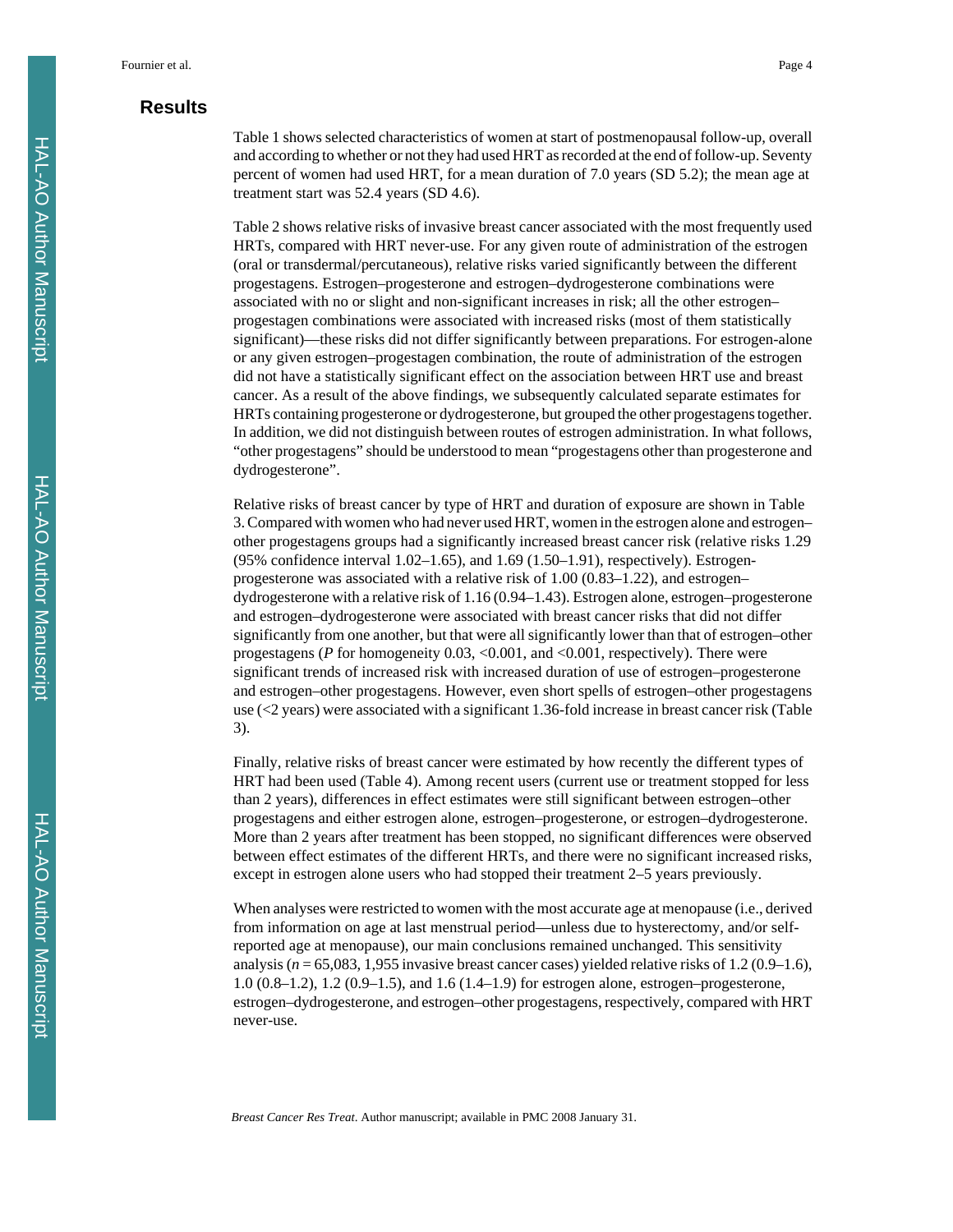## **Discussion**

We found that the risk of invasive breast cancer was significantly lower with estrogen– progestagen HRTs containing progesterone or dydrogesterone than with HRTs containing other progestagens. The latter group involved a variety of progestins whose associations with breast cancer risk did not differ significantly from one another. We also observed a significantly increased risk of breast cancer with the use of estrogen alone.

The effect of progestagens on breast tissue is complex and not completely understood. The mechanisms by which they act on cell proliferation include interaction with steroid receptors, growth factors and oncogenes, and with the cell-cycle and estrogen metabolizing enzymes [3]. Because progestagens differ widely in their chemical structure, metabolism, pharmacokinetics and potency, it is reasonable to expect them to induce different responses in the breast [2]. However, the effects of progestagens generally differ according to the experimental conditions, the duration of treatment and the dose concentration [3,19]. As a result it is impossible to establish, on the basis of the available and often conflicting in vitro data, whether the predominant effect of a given progestagen is to stimulate or inhibit breast cell proliferation. This complicated and unresolved situation makes the results of real life studies like ours particularly interesting.

Our study is the first epidemiological study conducted on women that we know of, that evaluated the association of the estrogen–progesterone and estrogen–dydrogesterone combinations with breast cancer risk. A major finding is that these combinations may be safer than others. Studies of the effect of progesterone on breast cells have demonstrated that the hormone can exert either growth-promoting, neutral, or antiproliferative effects on the breast tissue [20,21]. Recently, Wood et al. [22] compared the effects of estradiol given with either medroxyprogesterone acetate or micronized progesterone on risk biomarkers for breast cancer in a postmenopausal primate model. In this randomized crossover trial, they found that, compared to placebo, estradiol + medroxyprogesterone acetate resulted in significantly greater proliferation (as measured by Ki67 expression) in lobular and ductal breast epithelium, while estradiol + micronized progesterone did not. This result supports our findings suggesting that, when combined with an estrogen, progesterone may have a safer risk profile in the breast compared with some other progestagens. The association of estrogen–dydrogesterone combinations with a nonsignificantly elevated relative risk in our study reinforces the plausibility of our finding since the retroprogesterone dydrogesterone is the progestin with the chemical structure and pharmacological effects closest to those of progesterone.

The high degree of androgenicity of progestins used in certain HRTs has been hypothesized to play a role in the increased risk of breast cancer [5]. Our results do not support this hypothesis, as, when combined with an estrogen, neither promegestone, nomegestrol acetate, chlormadinone acetate or medrogestone (all nonandrogenic progestagens) nor cyproterone acetate (an antiandrogenic progestagen) had effects that differed significantly from that of norethisterone acetate (the most androgenic progestagen cited). These results are in line with those of two other European studies [10,11], which found no difference between the effect of 19-nortestosterone derivatives and medroxyprogesterone acetate (a 17-hydroxyprogesterone derivative with lower androgenic potential than 19-nortestosterone derivatives), implying that other parameters must be involved. However, possible preferential prescribing of the nonandrogenic or antiandrogenic HRTs to women with signs of insulin resistance or hyperandrogenism, who are at higher risk of breast cancer [23], could partly explain our findings.

In our study, estrogen alone was associated with a significantly lower increase in breast cancer risk than estrogen opposed with a progestagen (with the exception of progesterone or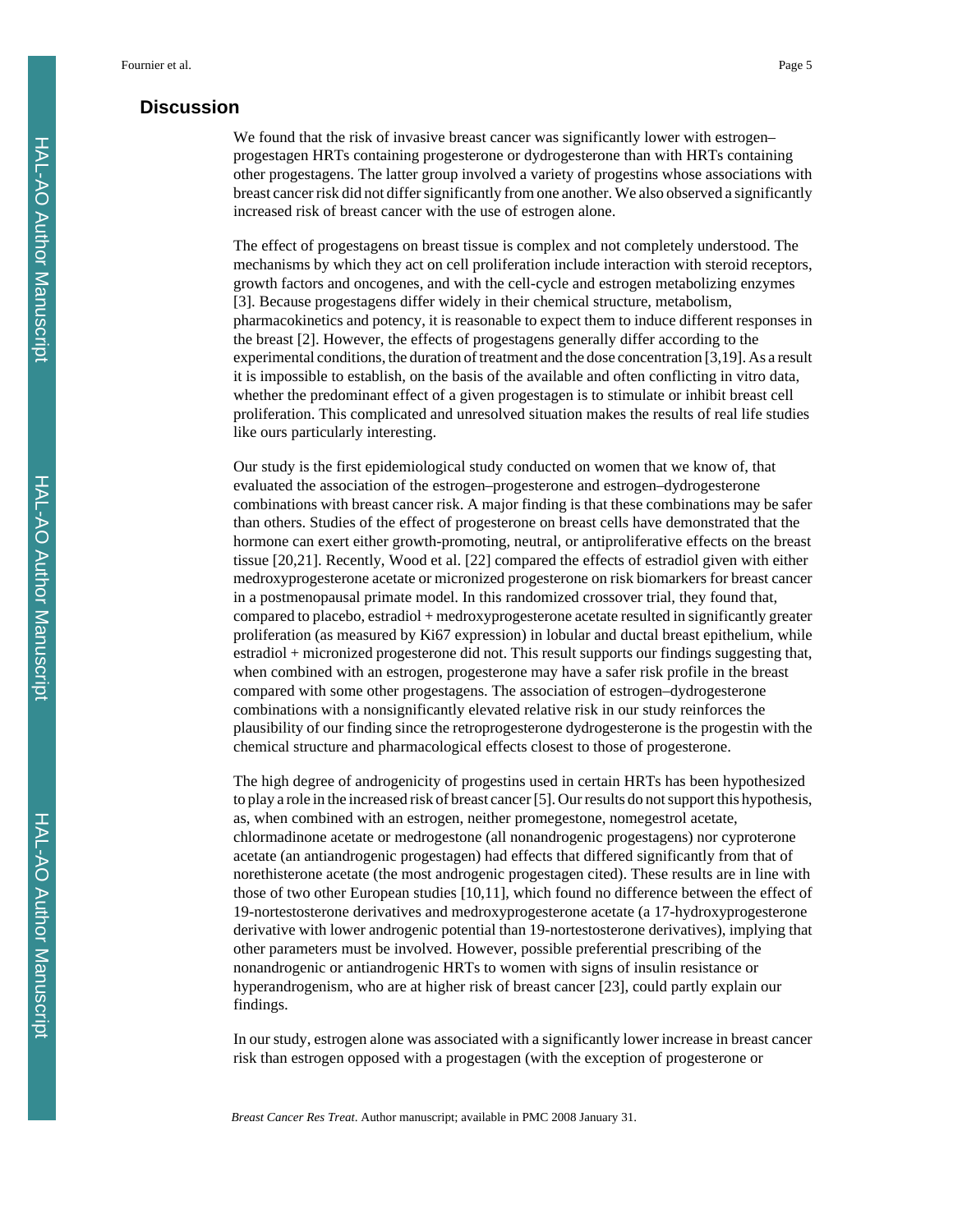dydrogesterone), in line with the growing evidence that adding certain progestins to estrogen has an adverse impact on breast cancer risk [24]. However, our finding of a 1.3-fold increased breast cancer risk associated with the use of estrogen alone (almost exclusively estradiol compounds, and mostly administered through the skin) differs with that of the WHI estrogenalone trial which found a decreased risk when oral conjugated equine estrogens were used in a population of older and often overweight women [6].

We had limited power to examine the effect of HRTs among past users as most women were still using HRT at the end of follow-up. However, our results are compatible with those of previous studies suggesting that the excess in risk associated with HRT use diminishes after treatment stop [4,7,10].

The major strengths of our study are the range of HRTs evaluated and the fact that exposure was regularly updated during follow-up. This allowed us to (i) isolate the effects of each type of HRT, taking into account changes from one treatment to another by creating a separate "mixed" use category, and (ii) avoid the misclassification of users and nonusers, duration, or recency of use that can occur in prospective studies with a single baseline assessment of exposure.

Our results would have been only slightly changed if we had restricted our analyses to women who had not been using HRT before the baseline questionnaire ("incident users"). (We restricted analysis in this way in our previous study [16], to avoid potential biases described by Ray [25]).

Analyses were adjusted for various potential confounders, and participants in the E3N cohort belong to a homogeneous occupational group (the great majority being teachers or teacher's wives). This decreased the probability that the differences we found on risk between different estrogen–progestagen combinations are explained by confounding; in addition, there was no marked difference between users of the different types of estrogen–progestagen combinations regarding classical breast cancer risk factors, and stratified analyses yielded relative risks that were quite stable whatever the characteristics of the women (data not shown).

We were aware of the possibility of differential recall by HRT users and nonusers. We therefore ran a sensitivity analysis where exposure was included in the models in a prospective manner (i.e., using only the information on exposure reported in questionnaire i for the follow-up period between questionnaire i and questionnaire  $i + 1$ ). Relative risks obtained with this sensitivity analysis were not below those obtained with our main analysis, showing that differential recall bias was unlikely to have occurred.

Analyses were controlled for previous mammograms, but a detection bias remains possible as women who use HRT have mammograms more frequently than nonusers. However, there is no reason why this bias should have been less marked for estrogen–progesterone or estrogen– dydrogesterone than for estrogen–other progestagens combinations. Of concern is the possibility that different estrogen–progestagen HRTs may influence breast density and hence alter mammographic sensitivity in a different way. However, in the PEPI trial, Greendale et al. found that, over 12 months, the adjusted absolute mean changes in mammographic percent density did not differ significantly between conjugated equine estrogens plus cyclic medroxyprogesterone acetate and with conjugated equine estrogens plus cyclic micronized progesterone [26].

Nondifferential misclassification of HRT exposure, which was based on self-reported information, may have affected our results, most likely by diluting the magnitude of the relationship between HRTs and breast cancer risk, and reducing any real differences in the effects of different HRTs.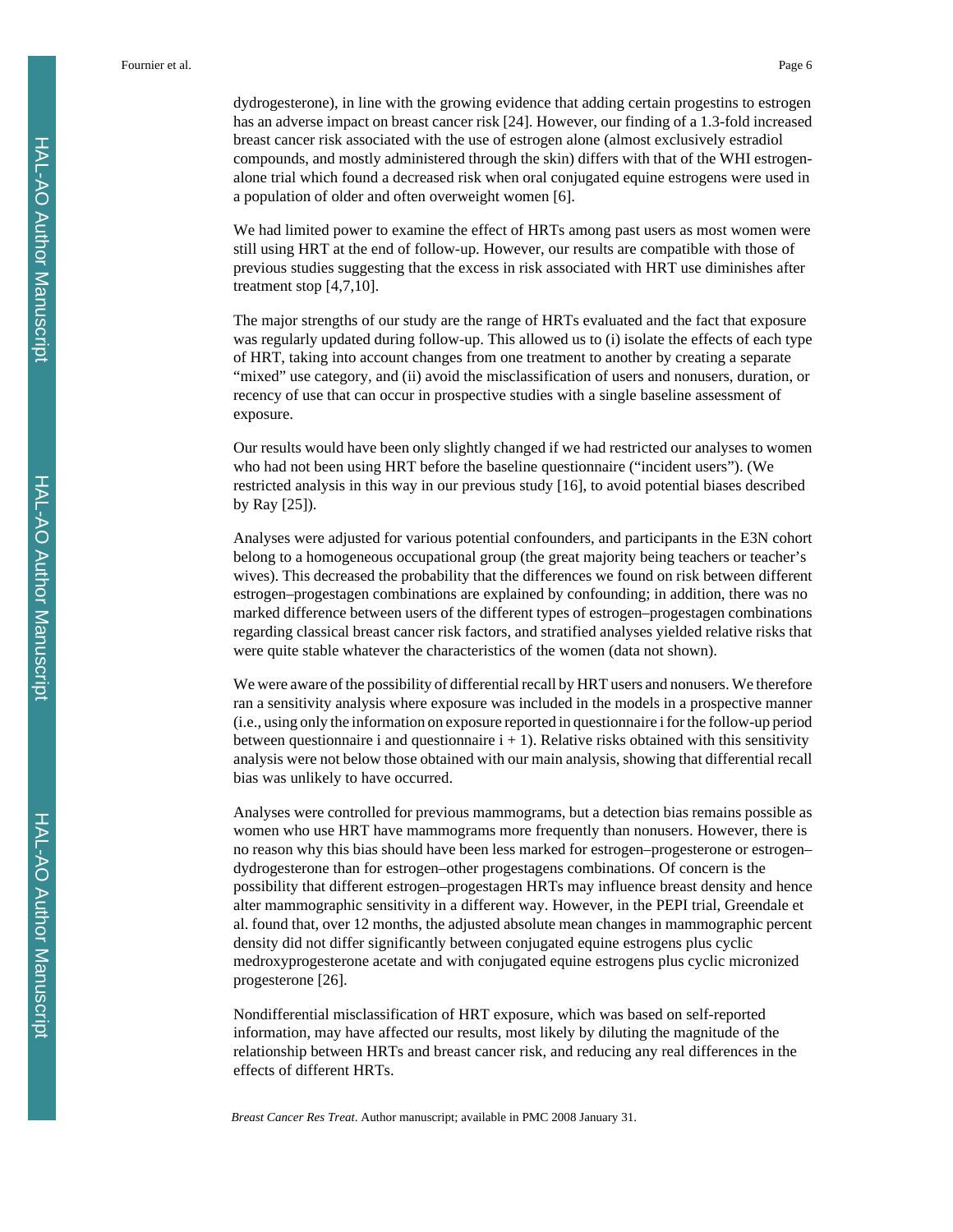E3N is the first epidemiological study that we know of to be providing results indicating that estrogen–progesterone and estrogen–dydrogesterone combinations may be the least harmful estrogen–progestagen HRTs regarding breast cancer risk. However, more evidence is required before these results can be translated into firm clinical recommendations for the management of menopausal symptoms. In addition, the effect of these combinations in other diseases (e.g., coronary heart disease, venous thromboembolism and colorectal cancer) has also to be evaluated. We therefore encourage further studies and reflection on the links between estrogen– progesterone and estrogen–dydrogesterone HRTs and breast cancer.

#### **Acknowledgements**

The authors are indebted to all participants for providing the data used in the E3N study and to practitioners for providing pathology reports. They are grateful to R. Chaït, M. Fangon, L. Hoang and M. Niravong for their technical assistance; to the E3N group; to Pr Anne Gompel for her useful comments; and to G. Evans and C. Holmes for the linguistic revision of the manuscript.

#### Funding

This work was carried out with the financial support of the "Mutuelle Générale de l'Education Nationale" (MGEN); European Community; French League against Cancer (LNCC); Gustave Roussy Institute (IGR); French Institute of Health and Medical Research (Inserm); 3M Company; and several General Councils of France. A. Fournier was funded by the French Ministry of Research. The funding sources had no involvement in the present work.

## **References**

- 1. Cogliano V, Grosse Y, Baan R, Straif K, Secretan B, El Ghissassi F. Carcinogenicity of combined oestrogenprogestagen contraceptives and menopausal treatment. Lancet Oncol 2005;6:552–553. [PubMed: 16094770]
- 2. Stanczyk FZ. All progestins are not created equal. Steroids 2003;68:879–890. [PubMed: 14667980]
- 3. Pasqualini JR, Paris J, Sitruk-Ware R, Chetrite G, Botella J. Progestins and breast cancer. J Steroid Biochem Mol Biol 1998;65:225–235. [PubMed: 9699877]
- 4. Lee SA, Ross RK, Pike MC. An overview of menopausal oestrogen-progestin hormone therapy and breast cancer risk. Br J Cancer 2005;92:2049–2058. [PubMed: 15900297]
- 5. Campagnoli C, Abba C, Ambroggio S, Peris C. Pregnancy, progesterone and progestins in relation to breast cancer risk. J Steroid Biochem Mol Biol 2005;97:441–450. [PubMed: 16249080]
- 6. Stefanick ML, Anderson GL, Margolis KL, et al. Effects of conjugated equine estrogens on breast cancer and mammography screening in postmenopausal women with hysterectomy. JAMA 2006;295:1647–1657. [PubMed: 16609086]
- 7. Collaborative Group on Hormonal Factors in Breast Cancer. Breast cancer and hormone replacement therapy: collaborative reanalysis of data from 51 epidemic logical studies of 52,705 women with breast cancer and 108,411 women without breast cancer. Lancet 1997;350:1047–1059. [PubMed: 10213546]
- 8. Magnusson C, Baron JA, Correia N, Bergstrom R, Adami HO, Persson I. Breast-cancer risk following long-term oestrogen- and oestrogen-progestin-replacement therapy. Int J Cancer 1999;81:339–344. [PubMed: 10209946]
- 9. Newcomb PA, Titus-Ernstoff L, Egan KM, et al. Postmenopausal estrogen and progestin use in relation to breast cancer risk. Cancer Epidemiol Biomarkers Prev 2002;11:593–600. [PubMed: 12101105]
- 10. Beral V. Breast cancer and hormone-replacement therapy in the Million Women Study. Lancet 2003;362:419–427. [PubMed: 12927427]
- 11. Stahlberg C, Pedersen AT, Lynge E, et al. Increased risk of breast cancer following different regimens of hormone replacement therapy frequently used in Europe. Int J Cancer 2004;109:721–727. [PubMed: 14999781]
- 12. Bakken K, Alsaker E, Eggen AE, Lund E. Hormone replacement therapy and incidence of hormonedependent cancers in the Norwegian Women and Cancer study. Int J Cancer 2004;112:130–134. [PubMed: 15305384]
- 13. Ewertz M, Mellemkjaer L, Poulsen AH, et al. Hormone use for menopausal symptoms and risk of breast cancer. A Danish cohort study. Br J Cancer 2005;92:1293–1297. [PubMed: 15785751]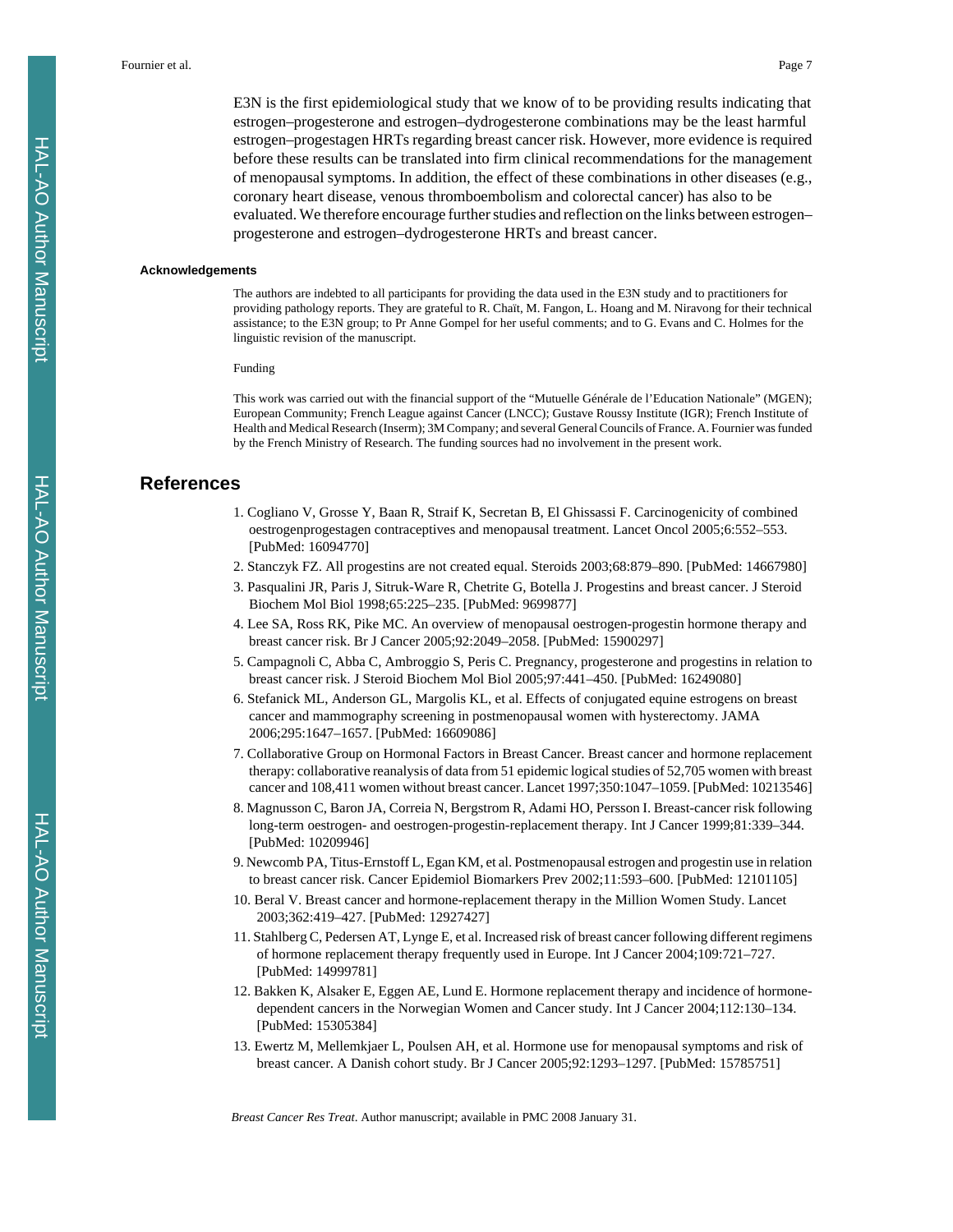Fournier et al. Page 8

- 14. Lee S, Kolonel L, Wilkens L, Wan P, Henderson B, Pike M. Postmenopausal hormone therapy and breast cancer risk: the multiethnic cohort. Int J Cancer 2006;118:1285–1291. [PubMed: 16170777]
- 15. Hickey M, Davis SR, Sturdee DW. Treatment of menopausal symptoms: what shall we do now? Lancet 2005;366:409–421. [PubMed: 16054942]
- 16. Fournier A, Berrino F, Riboli E, Avenel V, Clavel-Chapelon F. Breast cancer risk in relation to different types of hormone replacement therapy in the E3N-EPIC cohort. Int J Cancer 2005;114:448– 454. [PubMed: 15551359]
- 17. Riboli E, Hunt KJ, Slimani N, et al. European Prospective Investigation into Cancer and Nutrition (EPIC): study populations and data collection. Public Health Nutr 2002;5:1113–1124. [PubMed: 12639222]
- 18. Weiss NS, Rossing MA. Healthy screenee bias in epidemiologic studies of cancer incidence. Epidemiology 1996;7:319–322. [PubMed: 8728451]
- 19. Santen RJ. Risk of breast cancer with progestins: critical assessment of current data. Steroids 2003;68:953–964. [PubMed: 14667988]
- 20. de Lignieres B. Effects of progestogens on the postmenopausal breast. Climacteric 2002;5:229–235. [PubMed: 12419080]
- 21. Graham JD, Clarke CL. Physiological action of progesterone in target tissues. Endocr Rev 1997;18:502–519. [PubMed: 9267762]
- 22. Wood CE, Register TC, Lees CJ, Chen H, Kimrey S, Mark CJ. Effects of estradiol with micronized progesterone or medroxyprogesterone acetate on risk markers for breast cancer in postmenopausal monkeys. Breast Cancer Res Treat 2007;101:125–134. [PubMed: 16841178]
- 23. Muti P, Stanulla M, Micheli A, et al. Markers of insulin resistance and sex steroid hormone activity in relation to breast cancer risk: a prospective analysis of abdominal adiposity, sebum production, and hirsutism (Italy). Cancer Causes Control 2000;11:721–730. [PubMed: 11065009]
- 24. Li CI. Postmenopausal hormone therapy and the risk of breast cancer: the view of an epidemiologist. Maturitas 2004;49:44–50. [PubMed: 15351095]
- 25. Ray WA. Evaluating medication effects outside of clinical trials: new-user designs. Am J Epidemiol 2003;158:915–920. [PubMed: 14585769]
- 26. Greendale GA, Reboussin BA, Slone S, Wasilauskas C, Pike MC, Ursin G. Postmenopausal hormone therapy and change in mammographic density. J Natl Cancer Inst 2003;95:30–37. [PubMed: 12509398]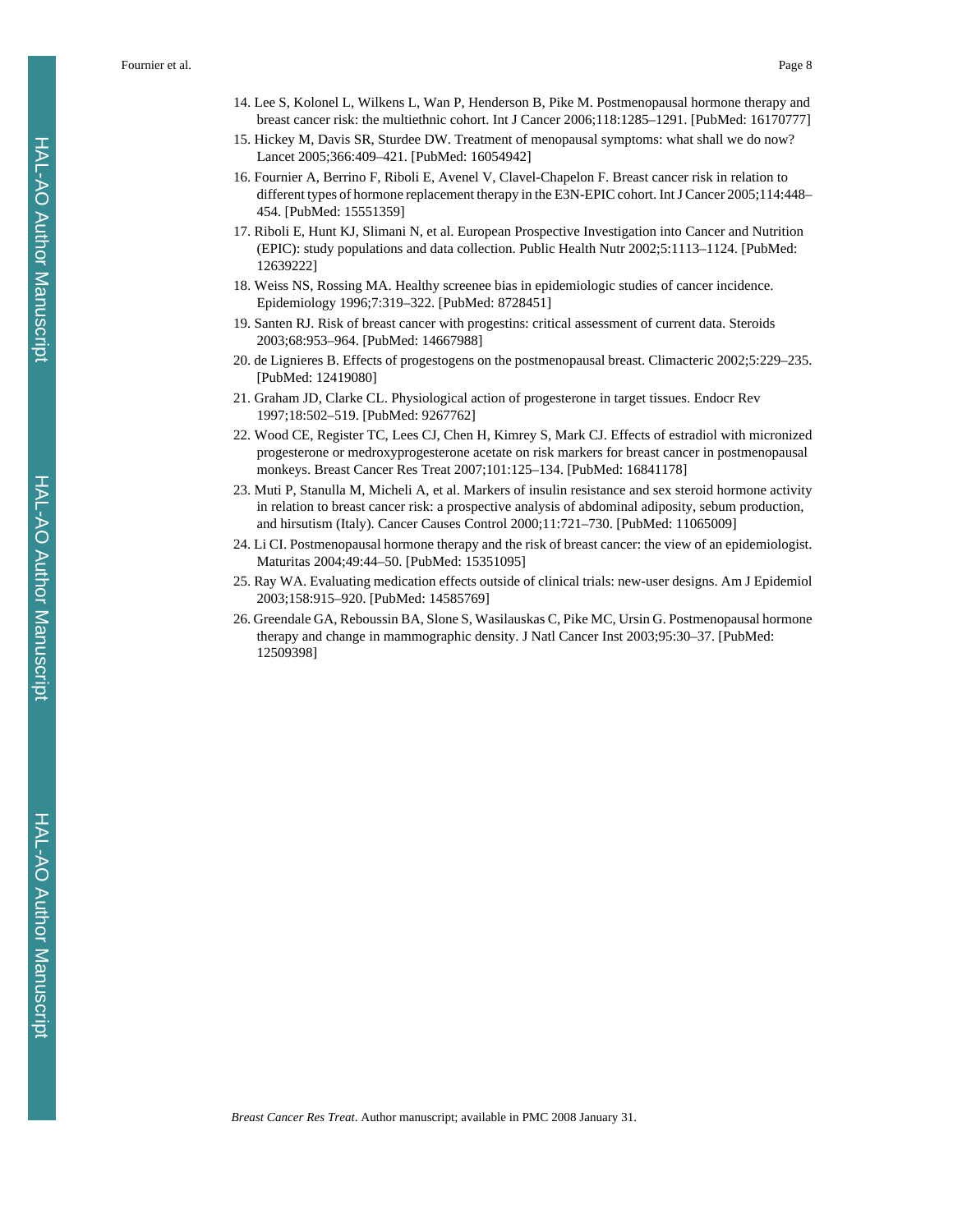**Table 1**

Selected baseline characteristics of participants overall and according to whether or not they had used HRT as recorded at the end of follow-up

|                                                           | All $(n = 80,377)$ n(%) or mean<br>(SD) | HRT never-users $(n = 23,703)$<br>$n$ <sup>(%</sup> ) or mean (SD) | HRT ever-users $(n=56,674)$ n<br>$(\%)$ or mean (SD) |
|-----------------------------------------------------------|-----------------------------------------|--------------------------------------------------------------------|------------------------------------------------------|
| Year of birth                                             |                                         |                                                                    |                                                      |
| 1925-1930                                                 | $6,617(8.2\%)$                          | 4,003 (16.9%)                                                      | $2,614(4.6\%)$                                       |
| 1930-1935                                                 | 11,066(13.8%)                           | 4,601 (19.4%)                                                      | $6,465(11.4\%)$                                      |
| 1935-1940                                                 | 16,377 (20.4%)                          | $4,052(17.1\%)$                                                    | 12,325 (21.7%)                                       |
| 1940-1945                                                 | 20,673 (25.7%)                          | 3,960(16.7%)                                                       | 16,713 (29.5%)                                       |
| >1945                                                     | 25,644(31.9%)                           | 7,087 (29.9%)                                                      | 18,557 (32.7%)                                       |
| Age at start of follow-up, years                          | 53.1(4.5)                               | 55.0(4.8)                                                          | 52.3(4.1)                                            |
| Age at menarche, years                                    |                                         |                                                                    |                                                      |
| <13                                                       | 37,498 (46.7%)                          | 11,116(46.9%)                                                      | 26,382 (46.6%)                                       |
| $\geq$ 13                                                 | 42,879 (53.3%)                          | 12,587(53.1%)                                                      | 30,292 (53.4%)                                       |
| Parity                                                    |                                         |                                                                    |                                                      |
| Nulliparous                                               | $9,747(12.1\%)$                         | 3,400 (14.3%)                                                      | 6,347(11.2%)                                         |
| Parous, first child before 30, 1 or                       | 39,892 (49.6%)                          | 10,615 (44.8%)                                                     | 29,277(51.7%)                                        |
| 2 children                                                |                                         |                                                                    |                                                      |
| Parous, first child before $30, 3 +$                      | 22,594(28.1%)                           | 7,071 (29.8%)                                                      | 15,523 (27.4%)                                       |
| children                                                  |                                         |                                                                    |                                                      |
| Parous, first child after 30                              | 8,144(10.1%)                            | $2,617(11.0\%)$                                                    | 5,527 (9.8%)                                         |
| Breastfeeding, months <sup><math>a</math></sup>           |                                         |                                                                    |                                                      |
| Never                                                     | 20,682 (29.3%)                          | 5,711 (28.1%)                                                      | 14,971 (29.7%)                                       |
| <12                                                       | 38,539 (54.6%)                          | 10,178 (50.1%)                                                     | 28,361 (56.4%)                                       |
| >12                                                       | 3,906 (5.5%)                            | 1,549 (7.6%)                                                       | 2,357(4.7%)                                          |
| Unknown                                                   | 7,503 (10.6%)                           | $2,865(14.1\%)$                                                    | 4,638 (9.2%)                                         |
| Age at menopause, years                                   | 50.2(3.7)                               | 50.7(3.9)                                                          | 50.1(3.6)                                            |
| Type of menopause                                         |                                         |                                                                    |                                                      |
| Artificial                                                | $6,611(8.2\%)$                          | 1,831 (7.7%)                                                       | 4,780 (8.4%)                                         |
| Natural/Unknown                                           | 73,766(91.8%)                           | 21,872 (92.3%)                                                     | 51,894 (91.6%)                                       |
| Personal history of benign breast disease                 |                                         |                                                                    |                                                      |
| Yes                                                       | 21,259 (26.4%)                          | 5,561 (23.5%)                                                      | 15,698 (27.7%)                                       |
| No                                                        | 59,118(73.6%)                           | 18,142(76.5%)                                                      | 40,976 (72.3%)                                       |
| Family history of breast cancer in first degree relatives |                                         |                                                                    |                                                      |
| Yes                                                       | 9,256(11.5%)                            | 2,970 (12.5%)                                                      | $6,286(11.1\%)$                                      |
| No                                                        | 71,121 (88.5%)                          | 20,733 (87.5%)                                                     | 50,388 (88.9%)                                       |
| Body Mass Index, $kg/m2$                                  |                                         |                                                                    |                                                      |
| $\leq$ 20                                                 | 11,231(13.4%)                           | $2,697(11.4\%)$                                                    | 8,534(15.1%)                                         |
| $20 - 25$                                                 | 50.912 (63.3%)                          | 13,382 (56.5%)                                                     | 37,530 (66.2%)                                       |
| $25 - 30$                                                 | 14,649(18.2%)                           |                                                                    | 8,919 (15.7%)                                        |
| $>30$                                                     | 3,585 (4.5%)                            | 5,730 (24.2%)<br>$1,894(8.0\%)$                                    | $1,691(3.0\%)$                                       |
|                                                           |                                         |                                                                    |                                                      |
| Total physical activity, MET-h/wk <sup>b</sup>            |                                         |                                                                    |                                                      |
| $\leq 34$                                                 | 19,536 (24.3%)                          | 5,984 (25.2%)                                                      | 13,552 (23.9%)                                       |
| $34 - 47$                                                 | 20,935 (26.1%)                          | 5,868 (24.8%)                                                      | 15,067 (26.6%)                                       |
| $47 - 62$<br>$\geq 62$                                    | 19,957 (24.8%)<br>19,949 (24.8%)        | 5,818(24.5%)<br>6,033(25.5%)                                       | 14,139(24.9%)<br>13,916 (24.6%)                      |
|                                                           |                                         |                                                                    |                                                      |

*a* Among parous women

 $\boldsymbol{b}$ Metabolic equivalent cost-hour/week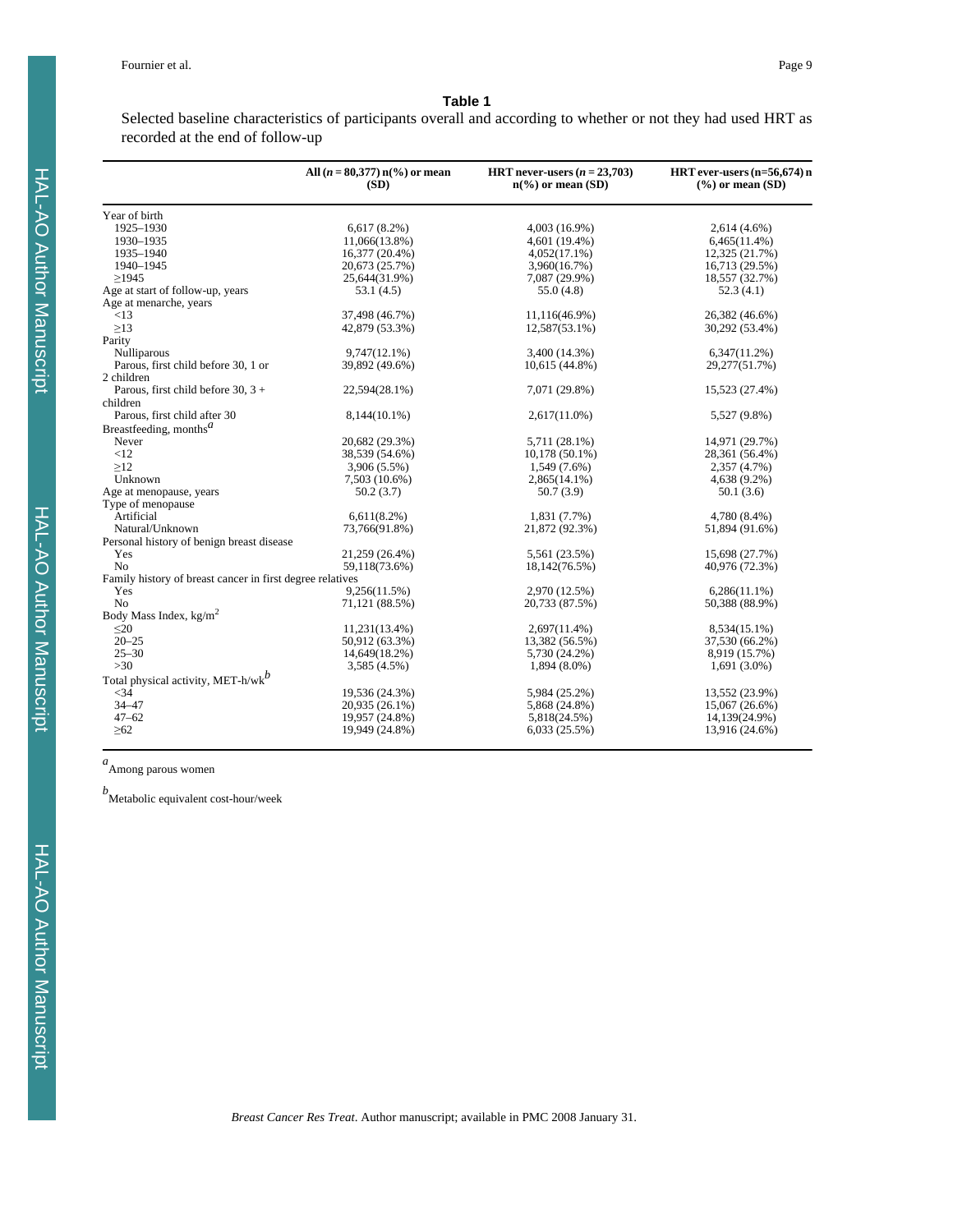HAL-AO Author Manuscript HAL-AO Author Manuscript

 HAL-AO Author ManuscriptHAL-AO Author Manuscript Table 2<br>Relative risks for invasive breast cancer according to route of estrogen administration and type of progestagen, compared with HRT never-use Relative risks for invasive breast cancer according to route of estrogen administration and type of progestagen, compared with HRT never-use

|                                                                                                              | $\mathrm{Cases} \mathrm{P}\mathrm{Y}^d$ | Relative risk <sup>p</sup> (95% CI)<br><b>Oral Estrogen</b> | $\text{Cases/PY}^d$               | Relative risk <sup>"</sup> (95% CI)<br>Transdermal/Percutaneous estrogen | P-values for homogeneity tests<br>between routes of estrogen<br>administration |
|--------------------------------------------------------------------------------------------------------------|-----------------------------------------|-------------------------------------------------------------|-----------------------------------|--------------------------------------------------------------------------|--------------------------------------------------------------------------------|
| Estrogen combined with:<br>Estrogen alone                                                                    | 13/3,598                                | $1.32(0.76 - 2.29)$                                         | 56/14,826                         | $(0.98 - 1.69)$                                                          | 0.93                                                                           |
| rogesterone                                                                                                  |                                         | $\sim$                                                      | 121/35,51                         | $.08(0.89 - 1.31)$                                                       |                                                                                |
| Dydrogesterone<br>Medrogestone<br>Chlormadinone acetate                                                      | 7/3,217                                 | $0.77(0.36 - 1.62)$                                         | $\frac{3}{2}$                     |                                                                          | 27                                                                             |
|                                                                                                              |                                         | $2.74(1.42 - 5.29)$                                         |                                   | $.18(0.95-1.48)$<br>$2.03(1.39-2.97)$                                    |                                                                                |
|                                                                                                              |                                         | 2.02(1.00-4.06)<br>2.57(1.81-3.65)                          | 90/25,405<br>28/4,590<br>35/7,774 | $48(1.05-2.09)$<br>$-$                                                   | 3.43<br>2.43                                                                   |
| Cyproterone acetate                                                                                          | 9/1,104<br>8/1,431<br>34/4,779          |                                                             |                                   |                                                                          | I                                                                              |
| Promegestone                                                                                                 |                                         | $.62(0.94 - 2.82)$                                          |                                   | .52(1.19-1.96)                                                           | .84                                                                            |
|                                                                                                              | 13/2,814<br>8/2,623<br>46/7,401         | $.10(0.55 - 2.21)$                                          |                                   | $1.60(1.28-2.01)$                                                        | 0.30                                                                           |
| Nomegestrol acetate<br>Norethisterone acetate                                                                |                                         | $.11(1.56 - 2.86)$                                          | 69/14,910<br>91/18,826            |                                                                          |                                                                                |
| Medroxyprogesterone acetate                                                                                  | 29/7,035                                | $.48(1.02 - 2.16)$                                          |                                   |                                                                          | I                                                                              |
| P-value for homogeneity among all                                                                            |                                         | 0.03                                                        |                                   | 0.01                                                                     |                                                                                |
| progestagens other than progesterone and<br>progestagens<br>P- value for homogeneity among<br>dydrogesterone |                                         | 0.16                                                        |                                   | 0.59                                                                     |                                                                                |
|                                                                                                              |                                         |                                                             |                                   |                                                                          |                                                                                |

 ${}^{4}$ PY = person-years. The numbers of cases and person-years do not add up to the totals (2,354 and 652,972, respectively) as data are only presented for the most frequently used HRTs <sup>a</sup>PY = person-years. The numbers of cases and person-years do not add up to the totals (2,354 and 652,972, respectively) as data are only presented for the most frequently used HRTs

b adjusted for: time since menopause (time scale), age at menarche (<13/213 years old), parity and age at first full-term pregnancy (nulliparous/first full-term pregnancy at age <30, 1 or 2 children/ferm pregnancy at age first full-term pregnancy at age <30, 3 or more children/first full-term pregnancy at age ≥30), breastfeeding (no/<12 months/≥12 months/unknown), age at menopause (continuous), type of menopause *b*Adjusted for: time since menopause (time scale), age at menarche (<13/≥13 years old), parity and age at first full-term pregnancy (nulliparous/first full-term pregnancy at age <30, 1 or 2 children/ (artificial/natural or unknown), personal history of benign breast disease (yes/no), family history of breast cancer in first-degree relatives (yes/no), family history of breast cancer in other relatives (yes/no), BMI (≤20/[20–25]/(25–30]/>30 kg/m<sup>2</sup>), physical activity (<34/[34–47]/[47–62]/≥62 MET-h/week), previous mammography (yes/no, time-dependant variable). Further stratified on year<br>of birth ([1925–1930]/[1930–1935] (yes/no), BMI (≤20/[20–25]/[25–30]/>30 kg/m2), physical activity (<34/[34–47]/[47–62]/≥62 MET-h/week), previous mammography (yes/no, time-dependant variable). Further stratified on year (artificial/natural or unknown), personal history of benign breast disease (yes/no), family history of breast cancer in first-degree relatives (yes/no), family history of breast cancer in other relatives of birth ([1925–1930]/[1930–1935]/[1935–1940]/[1940–1945]/[1945–1950])

Data are not presented as there are less than five cases in this HRT category *c*Data are not presented as there are less than five cases in this HRT category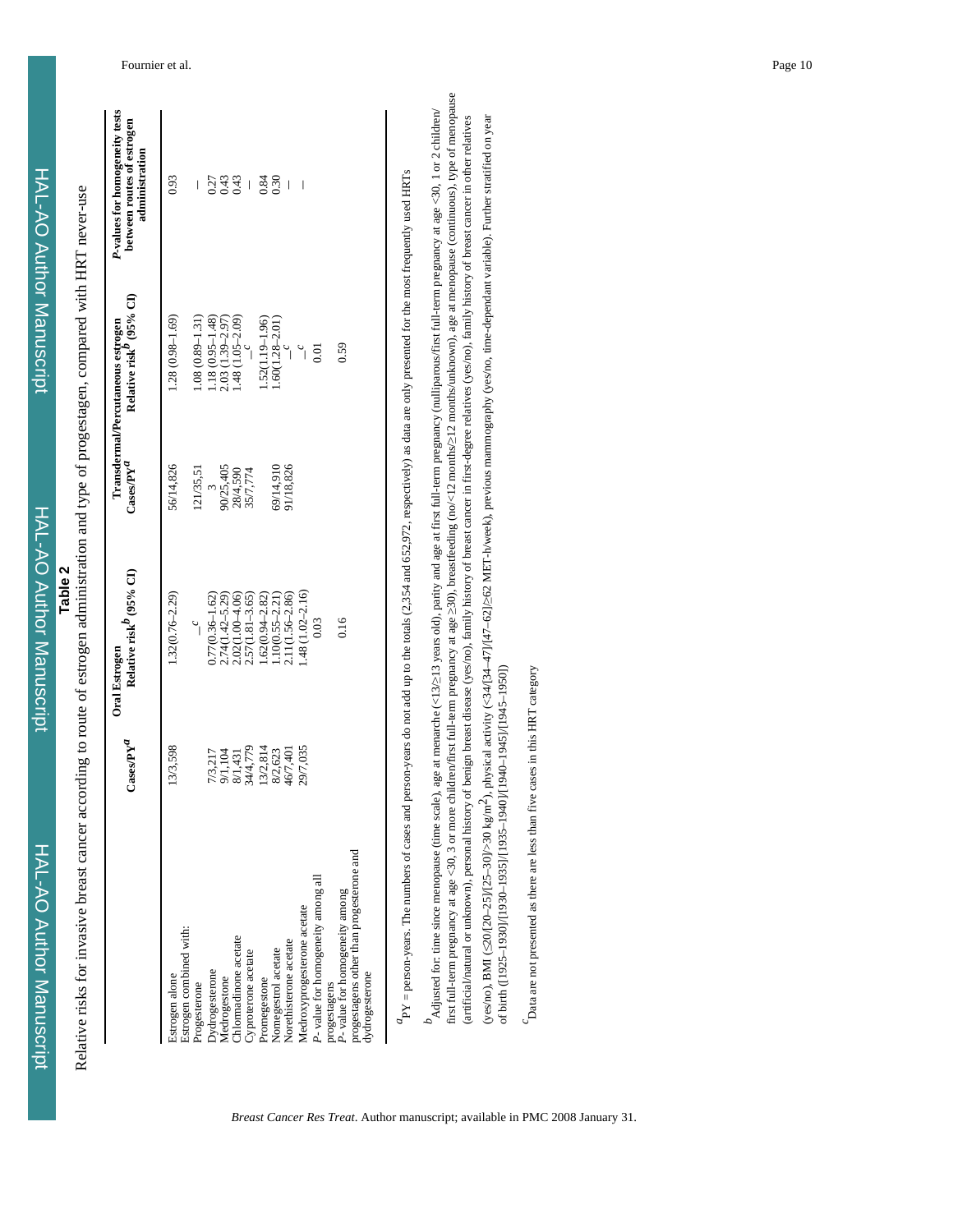use

## **Table 3** Relative risks for invasive breast cancer by type of HRT and duration of exposure, compared with HRT never-

**Cases/PY**<sup>*a*</sup> **Relative risk**<sup>*b*</sup> (95% CI) **HRT type and duration of exposure (years) None 766/244,632 l(ref)**<br>**Estrogen alone 76/20,347 1.29 (1.02– Estrogen alone 76/20,347 1.29 (1.02– 1.65)** <2 24/6,747 1.26(0.83**–** 1.89) [2**–**4[ 18/5,705 1.13(0.70**–** 1.81) [4**–**6[ 14/3,172 1.50(0.88**–**  $2.56)$ 6+ 13/3,301 1.31 (0.76**–**  $2.28$ )<br>0.73 *p for trend*<br> **strogen** + 129/40,537 **Estrogen + 129/40,537 1.00 (0.83– progesterone 1.22)** <2 18/8,697 0.71 (0.44**–** 1.14) [2**–**4[ 33/11,647 0.95 (0.67**–** 1.36) [4**–**6[ 30/7,619 1.26(0.87**–**  $1.82$ )<br> $1.22(0.89-$ 6+ 43/10,111 1.22(0.89**–**  $\frac{1.67}{0.04}$ *p for trend* 0.04 **108/31,045 1.16 (0.94– Estrogen + dydrogesterone 1.43)**  $\leq$  2 16/6,923 0.84(0.51– 1.38)  $[2-4]$  28/8,697 1.16 (0.79– 1.71) [4–6[ 21/5,590 1.28 (0.83– 1.99) 6+ 35/7,876 1.32 (0.93–  $\begin{array}{c} 1.86 \\ 0.16 \end{array}$ *p for trend* 0.16<br> **strogen** + **other** 527/104,243 **1.69** (1.50– **Estrogen + other 527/104,243 1.69 (1.50– progestagens 1.91)** 86/22,792 1.36(1.07– 1.72)  $[2-4]$  134/30,189 1.59 (1.30– 1.94) [4–6[ 106/19,942 1.79 (1.44– 2.23) 6+ 156/23,817 1.95 (1.62–  $2.35$ )<br> $0.01$ *p for trend*<br> *P***eak estrogens<sup>1</sup>** 56/17,091 **Weak estrogens**<sup>1</sup> **56/17,091 0.90 (0.68– 1.18) Others***<sup>d</sup>* **/ 82/21,071 1.27 (1.01–**  $1.60)$ <br> $1.25(1.11$ **unknown HRT Mixed<sup>e</sup> 538/130,594 1.41)**  $\,$  0  $\,$  $0,5$  $1,5$  $\overline{\mathbf{c}}$  $2,5$ 

*a* PY = person-years. There are a further 43,414 person-years (and 72 cases) in the first-year following HRT initiation. For each HRT type, the numbers of cases and person-years in the different duration of use strata do not add up to the totals because of missing information

*b* Adjusted for the same covariates as in Table 2

*c* Orally or vaginally administered promestriene or estriol

*d* Intramusculary administered estrogen or progestogen; androgen; nasally administered estrogen; transdermally administered progestagen; or tibolone

*<sup>e</sup>*Women who did not use the same class of HRT throughout follow-up contribute person-years to this "Mixed" category from the time they changed class